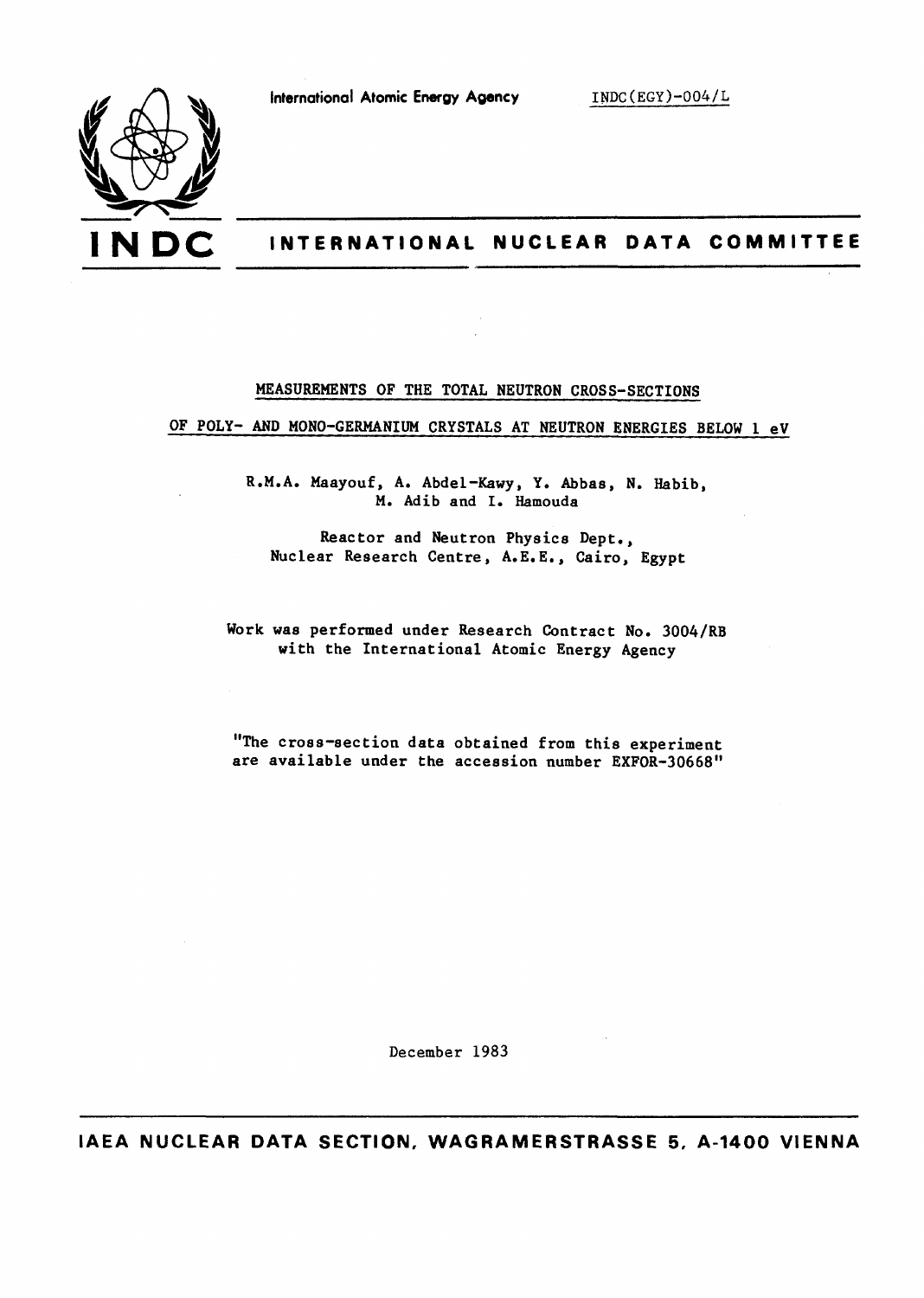### Reproduced by the IAEA in Austria December 1983

84-00076

 $\hat{\mathcal{A}}$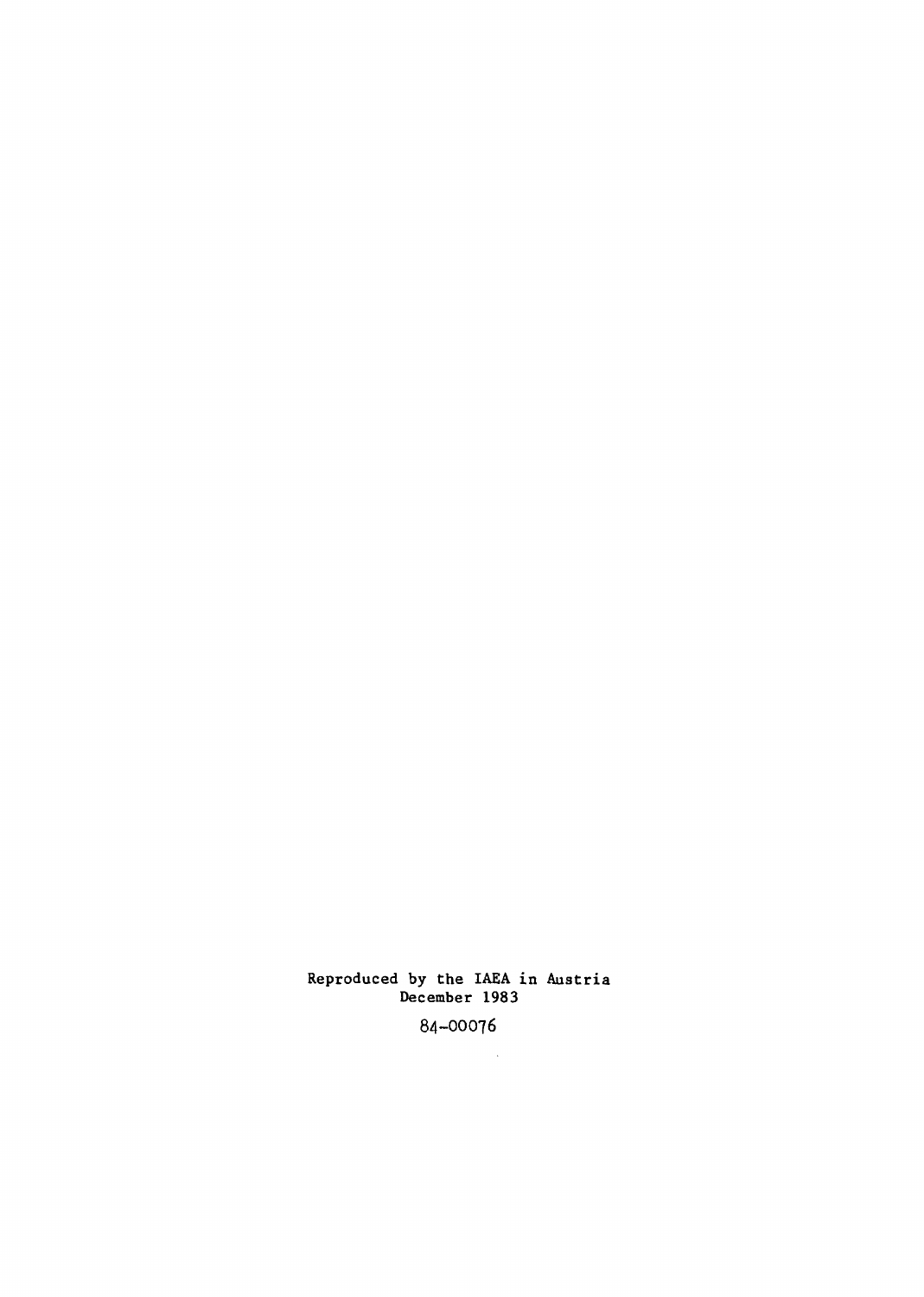## **MEASUREMENTS OF THE TOTAL NEUTRON CROSS-SECTIONS**

#### **OF POLY- AND MONO-GERMANIUM CRYSTALS AT NEUTRON ENERGIES BELOW 1 eV**

**R.M.A. Maayouf, A. Abdel-Kawy, Y. Abbas, N. Habib, M. Adib and I. Hamouda** 

**Reactor and Neutron Physics Dept., Nuclear Research Centre, A.E.E., Cairo, Egypt** 

**Work was performed under Research Contract No. 3004/RB with the International Atomic Energy Agency** 

**"The cross-section data obtained from this experiment are available under the accession number EXFOR-30668"** 

**December 1983** 

 $\sim$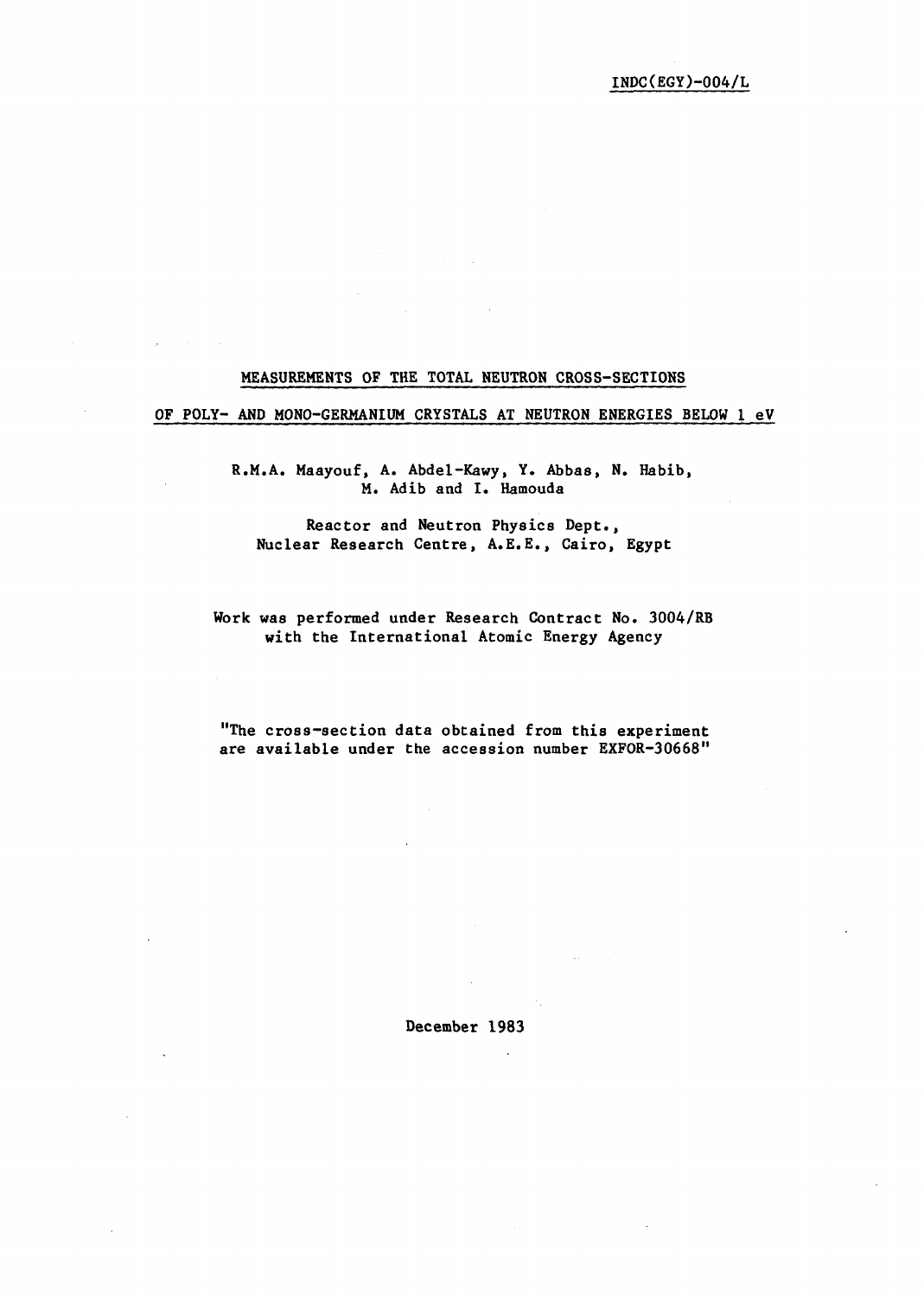MEASUREMENTS OP THE TOTAL NEUTRON CROSS-SECTIONS OP POLY AND MONO-GERMANIUM CRYSTALS AT NEUTRON ENERGIES BELOW 1 eV

R.M.A.Maayouf, A.Abdel-Kawy, Y.Abbas, N.Habib, M.Adib and I.Hamouda

> Reactor and Neutron Physics Dept., Nuclear Research Centre, A.E.E., Cairo, Egypt

## ABSTRACT

Total neutron cross-section measurements have been performed for poly and mono-germanium crystals in the energy range from  $2 \text{ meV} - 1 \text{ eV}$ . The measurements were performed using two TOP and a double axis crystal spectrometers installed at the ET-RR-1 reactor.

The obtained neutron cross-sections were analyzed using the single level Breit-Wigner formula. The coherent scattering amplitude was determined from the Bragg reflections observed in the total neutron cross-section of Ge and the analysis of its neutron diffraction pattern.

The in coherent and thermal diffuse scattering cross-sections of Ge were estimated from the analysis of the total cross-section data obtained for Ge mono-crystal. The following results have been obtained :

 $6_{\text{g}} = (9.24 \pm 0.09) \text{ b}$ <br> $6_{\text{coh}} = (8.5 \pm 0.1) \text{ b}$  $6_{\text{incoh}} = 0.4 \text{ b}$  $6_{\text{th.d.}}$  (at 0.02 eV) = 0.8 b  $6_{\text{she}}$  (at 0.0253 eV) =  $(2.25 \pm 0.14)$ b The predicted resonance parameters of a bound level are:  $\mathbf{E}_0 = -0.33$  keV,  $\int y = 0.16$  eV and  $q \int_0^b = 0.22$  eV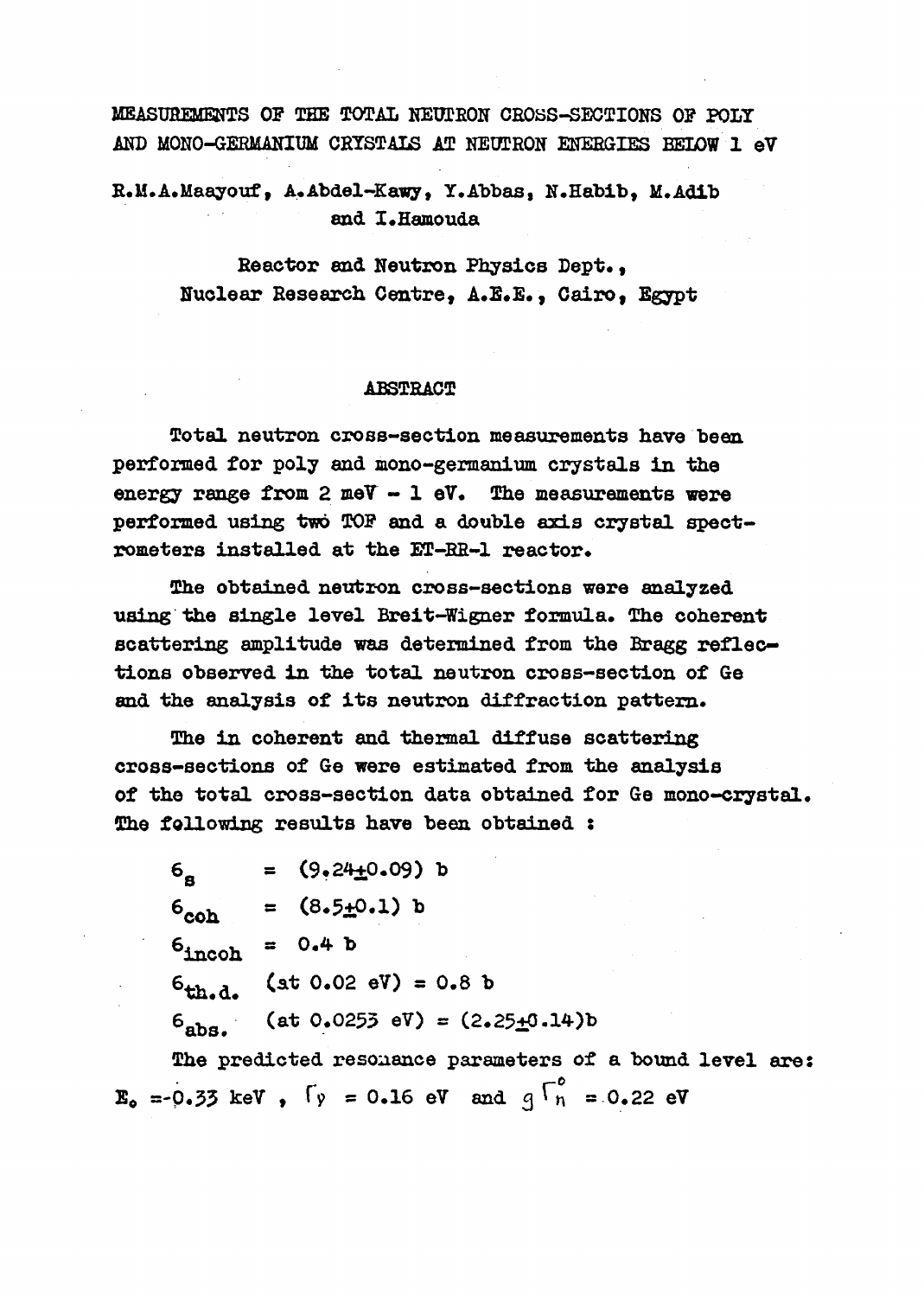## 1. INTRODUCTION

The germanium is one of the materials intensively used in manufacturing of the semiconductor detectors. The available total neutron cross-sections of Ge below 1 eV are those reported by Wu et al. Cl), in the neutron energy range from 0.014-9.1 eV, and Fulfaro et al. [2], in the range from 0.0201-0.684 eV, using samples from germanium metal. These two sets of data are quite inconsistent; this is mainly due to the difference in the used samples. Accordingly, the determination of the total and partial neutron cross-sections of Ge, in the thermal neutron energy range, is worthwhile.

Single crystals have found wide application as thermal neutron band pass filters for fission reactors Í3-61 . Brugger et al.  $[7]$  reported the results of their transmission measurements with a single silicon crystal. Por such a purpose, they used a large single crystal (28 cm in length). In their work they prove that such a length is sufficient for removing neutrons of energies  $>$  1 eV , where  $6<sub>+</sub>$  for Si crystal is  $\sim$  2.25b. Recently, Harvey et al [8] has reported their transmission measurements with a Cu single crystal. Consequently, it is useful to study the transmission of a single Ge monocrystal in the thermal neutron energy range. This can help in studying the validity of using Ge as a neutron filter, which is more effective in removing the gamma radiation, accompanying neutrons from reactor than Cu and Si.

The present work deals with total neutron cross-section measurements carried out both for poly and mono-germanium crystals in the energy range from 1 eV-2 meV.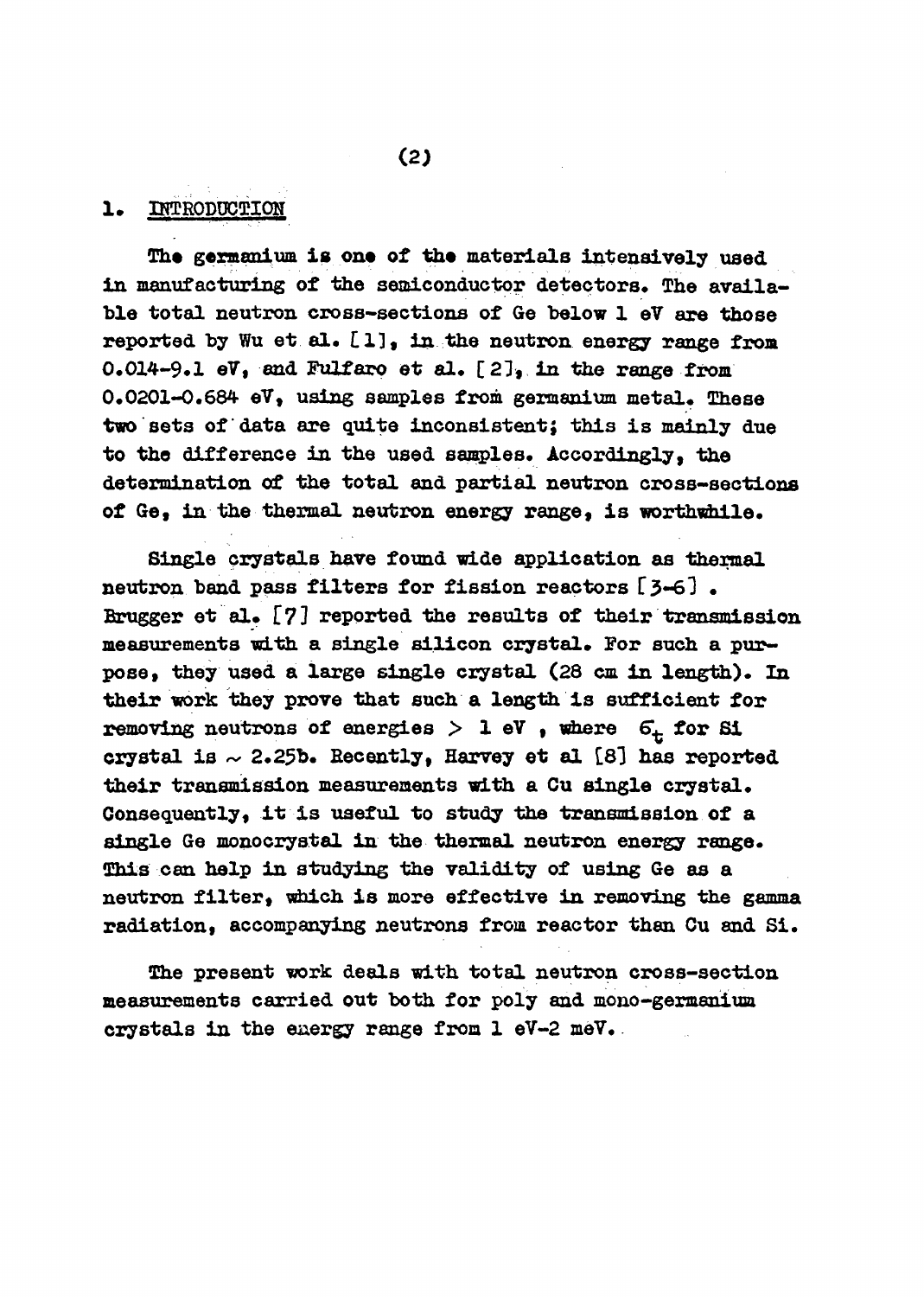### 2. EXPERIMENTAL DETAILS

# 2.1 The Poly-Crystalline Ge Samples

The poly-crystalline Ge samples were prepared from fine spec pure Ge powder (99»999%) .Two samples with thicknesses 2.2 $\times$ 10<sup>22</sup> at/cm<sup>2</sup> and 1.6x10<sup>22</sup> at/cm<sup>2</sup>, were packed in aluminium containers with thin aluminium windows (0.1 mm thick); they are used for time-of-flight transmission measurements. For neutron diffraction measuremente, the sample was packed in a vanadium cylindrical container (5 cm height and 1.5 cm in diameter).

## 2\*2 The Ge Mono-Crystal Sample

The Ge mono-crystal sample was prepared from cylindrical single crystal  $(3 \text{ cm in diameter and } 2.5 \text{ cm thick})$  cut along the  $(111)$  axis.

## 2.3 Poly-Crystalline Ge Neutron Diffraction Measurements

The neutron diffraction pattern of the poly-crystalline Ge sample was measured using the crystal diffractometer installed in front of one of the horizontal channels of the ET-RR-1 reactor and described in Ref. [9]. Monochromatic neutrons with wavelength  $\lambda = 1.02$  Å, selected out of the reactor spectrum by diffraction from Zn single crystal cut along the (002) plane. The sample was enclosed in a vanadium cylindrical container ( $5$  cm height and  $1.5cm$ in diameter). The neutron diffraction pattern obtained for in diameter). The neutron diffraction pattern obtained for angles 2 6 between 10°-60°, within 10° steps, at room temperature is represented in Pig. 1. Five well separated peaks were identified confirming the Ge crystal structure.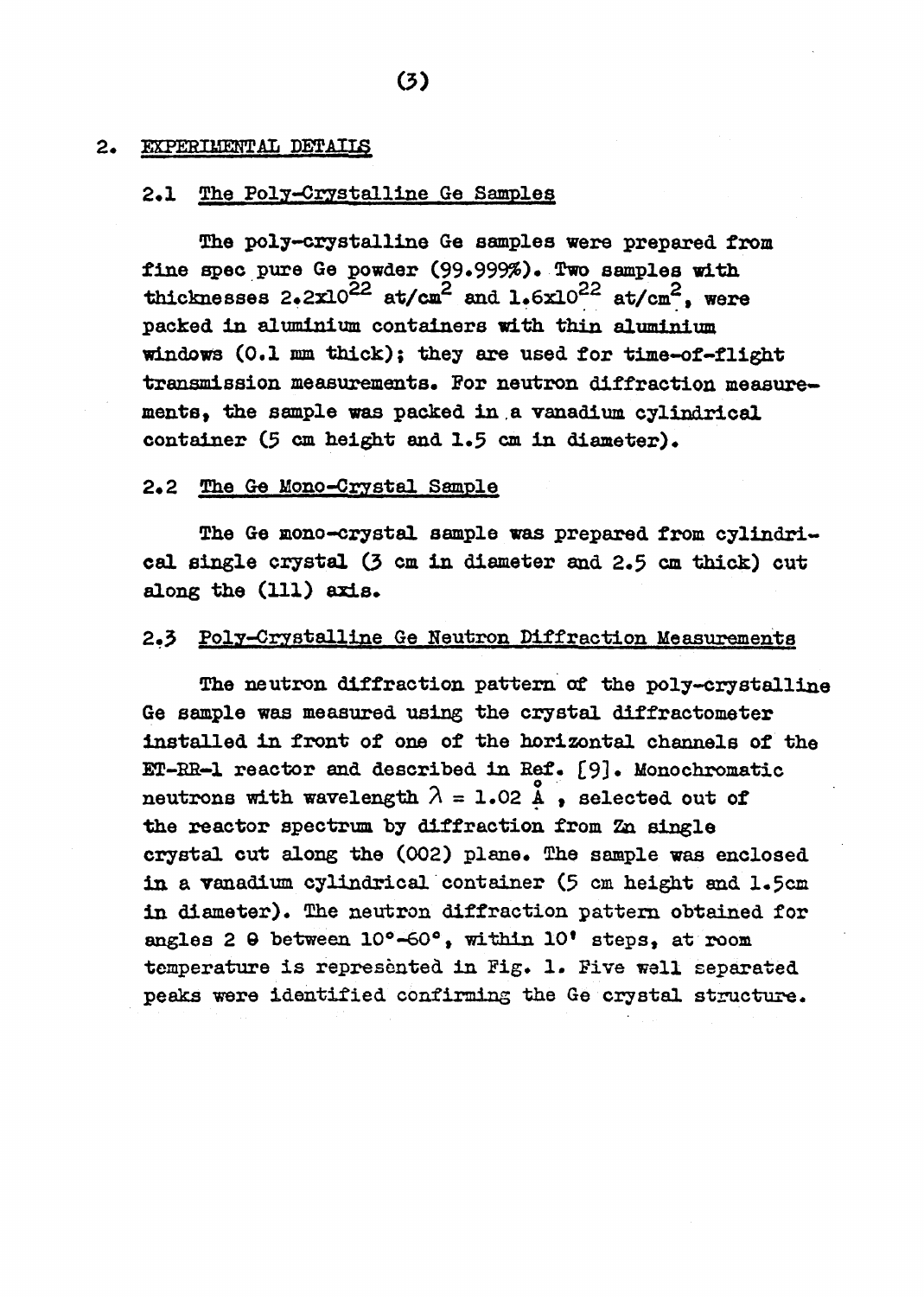The integrated intensities for the observed reflections were calculated using the area method and than corrected for background and Lorentz factor. The coherent scattering amplitude of Ge was deduced by fitting the corrected integrated intensities using the reliability factor method. The minimum reliability factor R was found to be 5% for a coherent scattering amplitude value  $(8.22 + 0.05)$  fm of Ge

## 2«\* Total Neutron Cross-Section Measurements

The total neutron cross-section measurements were performed using two TOP spectrometers installed in front of two of the ET-RR-1 reactor horizontal channels. Each of the two spectrometers is equipped with an automatic sample changer unit, with remote control, used during the experimental measurements to drive the sample in and out of the neutron beam. This allows to perform the transsmission measurements, both with and without sample. in runs taken during small time intervals. This minimizes the effect due to fluctuations in the reactor power, saving  $\sim$  20% of the measuring time. The spectrometers resolution at different intervals of the whole energy range. under connderation, could be varied from 5 *p.* sec/m to  $20 \mu$  sec/m. The spectrometers are described in Eef. [10-11] .

# 3. RESULTS AND DISCUSSION

Fig. 2 shows the dependence of the total neutron crosssection on both wavelength and neutron energy for Ge polycrystal sample (closed circles) as measured in the energy range from 1.8 meV-1 eV. The cross-section values reportedby Wu et al  $[11]$ , in the energy range from 13.9 meV-G.826eV,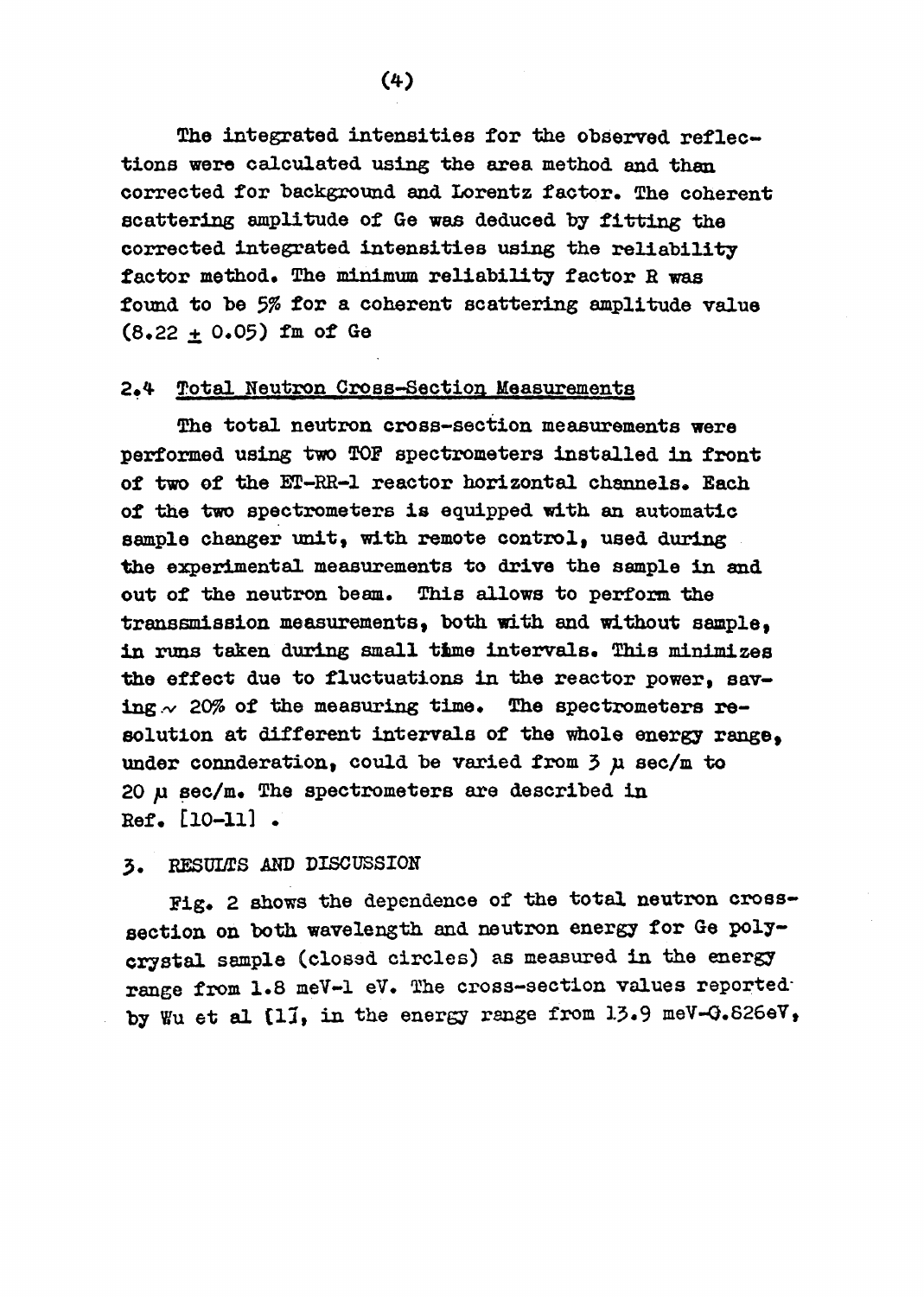are also displayed in the same figure (open circles). It is noticeable that the present cross-sections are higher than those of Wu et al *Í* 11 • Such discrepancy may be due to the large mosaic crystals of the Ge sample used by Wu.

The total neutron cross-section of Ge in the energy range from 1.0-0» 08 eV was fitted using the least square method and found to be :

$$
6_{\mathbf{t}} = \left[ (9.24 \pm 0.09) + (0.36 \pm 0.02) \mathbf{E}^{-1/2} \right] \mathbf{b}
$$

Where £ is in eV.

The value  $(9.24 \pm 0.09)$ b stands for the free atom scattering cross-section and is in reasonable agreement with the value 9 barns reported in Ref.  $[13]$ . The formula yields the value  $[2.25 \pm 0.14]$  b for the absorption neutron cross-section of Ge at 0.0255 eV. It is in good agreement with the value  $(2,3+0.2)$  b reported in Ref. [12].

The contribution of the known close and faraway resonances  $6$ , upon the cross-section have been calculated using the single level Breit-Wigner formula, where the required resonance parameters were taken from the BNI/-525 £l2l • A bound negative energy level with the parameters  $g \upharpoonright_{n}^{c} = 0.22eV$ ,  $E_0 = -0.33$  keV and  $\upharpoonright_{V} = 0.16$  eV. The value obtained for the potential scattering amplitude E <sup>f</sup> is 6.9 fa which is in the same as that reported in Ref.  $[12]$ .

The observed behaviour of the Ge total neutron crosssection shows sharp cut-offs at neutron wavelengths corresponding to the double interplaner distance d of the Ge crystal structure. Since the sample used is in a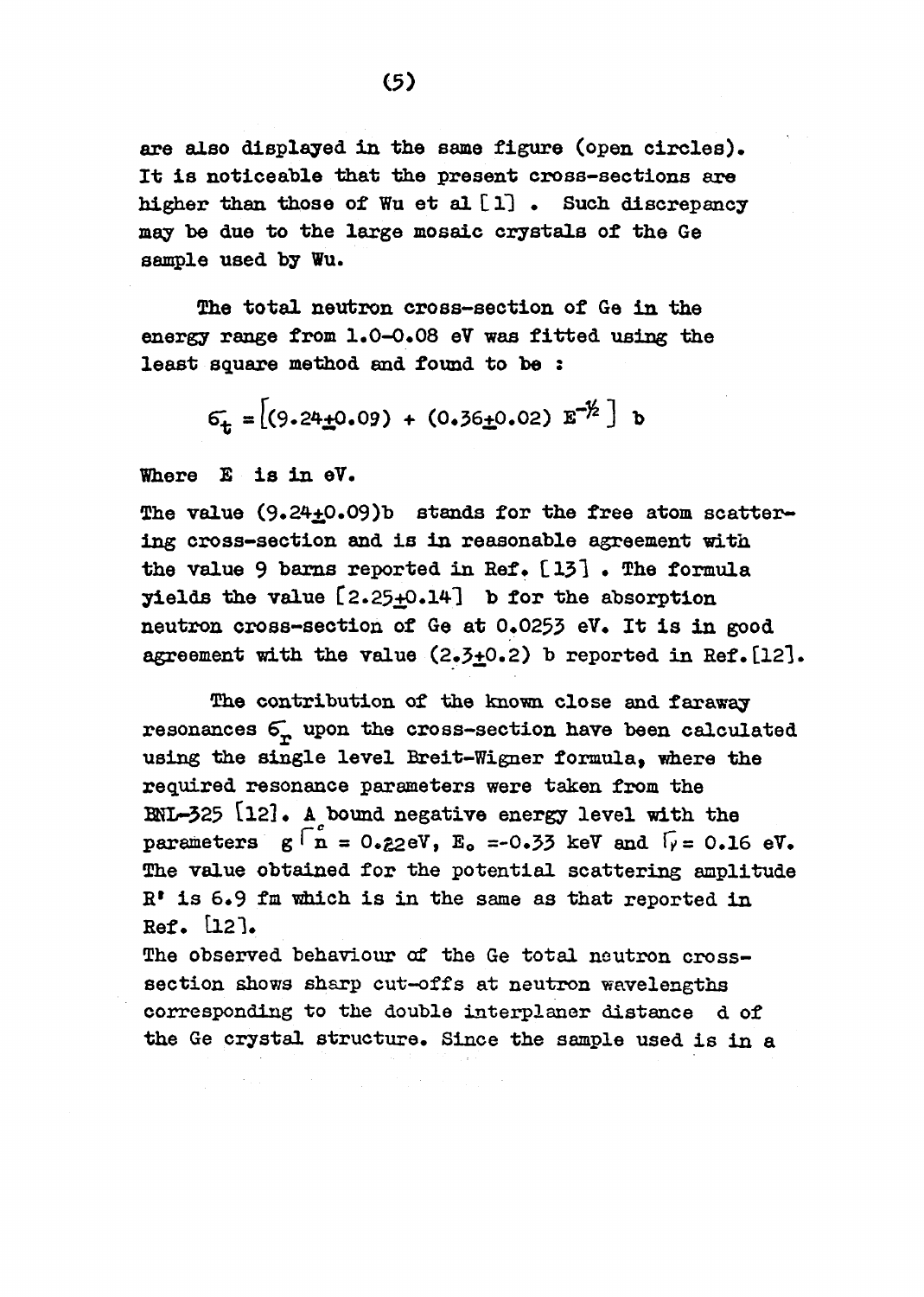fine powder form (the grain size is less then  $10^{-4}$  cm). the extinsion effects could be neglected. Table 1 gives the cut-off values of  $\Delta$  6 $_{\text{hkl}}$  corresponding to the reflection of neutrons with wavelengths from the planes with Miller indices hkl, the multiplicity factor  $M_{h11}$ and the inter planer distance  $d(A)$ . The coherent scattering amplitude of Ge is calculated for each hid plane (last column of table 1) considering both the resolution and .Debye-Waller factor. The average value of  $b_{coh}$  has been determined and found to be  $b_{coh} = (8.2 \pm 1.1)$  fm, which is in good agreement with the value  $(8.21 \pm 0.05)$  fm obtained from neutron diffraction and is also in reasonable agreement, within the statistical accuracy, with the value(8.1858+0.0036) fm given in the  $RNL-325$   $[12]$ .

|  |  |  | Table 1 : The Ge Bragg cut-offs |
|--|--|--|---------------------------------|
|  |  |  |                                 |

| hkl        | $M_{hkl}$             | $\lambda(\mu)$ | $\overline{d}$ $\overline{t}$ $\overline{A}$ ) | $\Delta$ $6_{hkl}$ , b     | $b_{\text{coh}}$ , fm      |
|------------|-----------------------|----------------|------------------------------------------------|----------------------------|----------------------------|
| 111        | 8                     | 6.532          | 3.266                                          | $8.5 + 2.0$                | $8.3 + 0.9$                |
| 220<br>311 | 12 <sup>1</sup><br>24 | 4.000<br>3.412 | 2.000<br>1.706                                 | $5.6 + 1.0$<br>$7.0 + 1.0$ | $8.1 + 0.7$<br>$8.2 + 0.6$ |
| 400        | 6                     | 2.828          | 1.414                                          | $1.0 + 0.5$                | $8.2 + 2.0$                |
| 331        | 24 <sup>°</sup>       | 2.596          | 1.298                                          | $1.5 + 0.5$                | $8.1 + 1.3$                |
|            |                       |                |                                                |                            |                            |

Fig. 3 shows the total neutron cross-section of Ge mono-crystal as measured in the energy range from 2 meV- 1 eV. Also in the same figure are displayed the values reported by Fulfaro  $[2]$ , in the energy range from 20.1 meV-0.684 eV. These values, along with the values of Wu et al  $[1]$  displayed in Fig. 2, were taken from EXFOR 30231 (IAEA). The agreement between the data of Fulfaro and the present cross-sections is reasonable.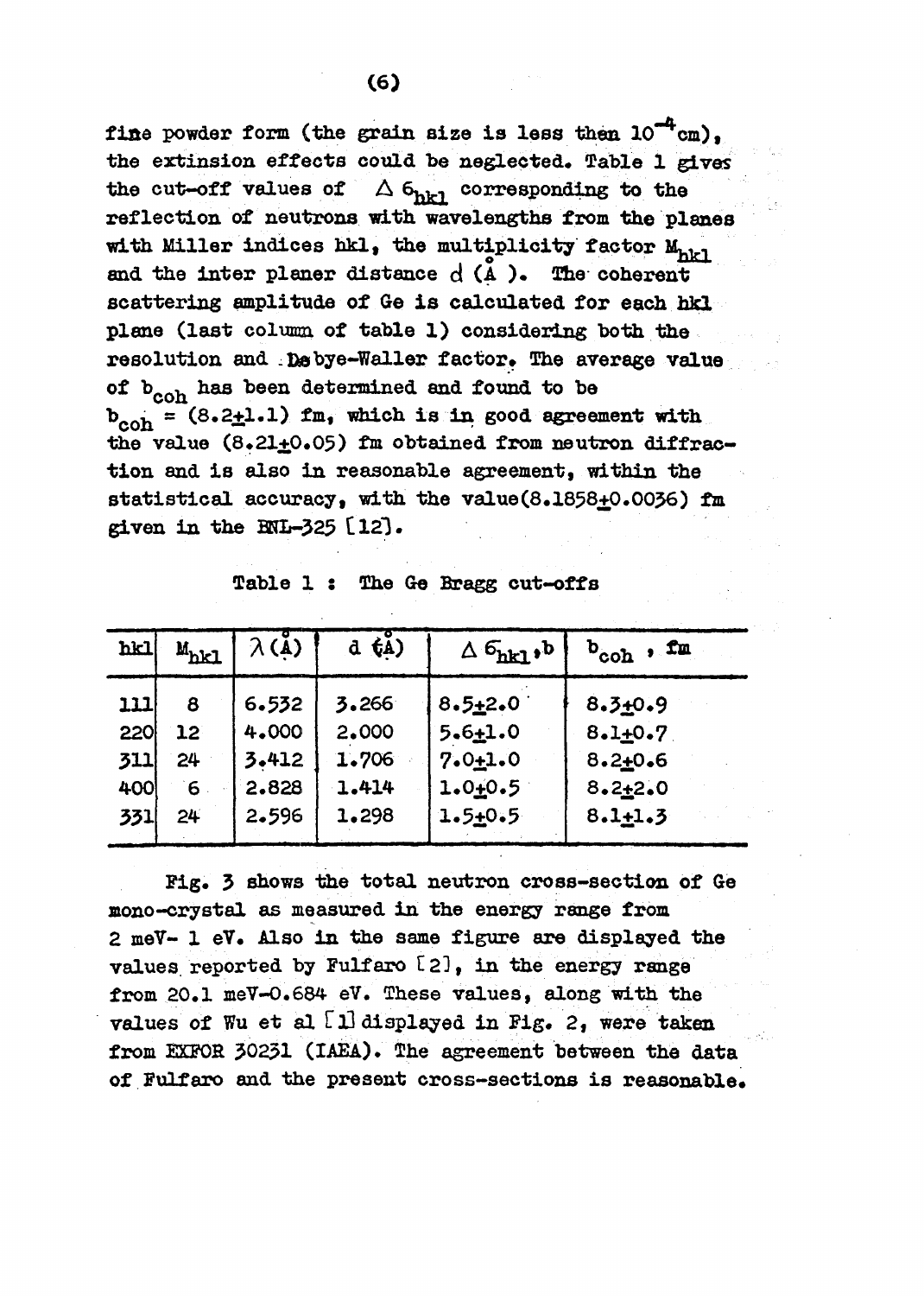The dashed line (Fig.5) represents the contribution of the absorption cross-section of Ge obtained from the least square fitting of the data represented in Fig. 2. One can see that the scattering cross-section is only about 1.2 barn for the single crystal at 0.02 eV. The calculation of the thermal diffuse scattering cross-section of Ge at  $0.02$  eV, following the procedure described in Ref. [13], yielded the value 0.8 b. Accordingly the incoherent scattering cross-section of Ge is about  $0.4$  barn. This estimated value is in agreement, with the statistical accuracy, with the value  $0.2$  barn reported in Ref.  $[13]$ .

#### REFERENCES

- [1] Wu, C.S. etal., Phys. Rev. 71, 174 (1947).
- [2] FULFARO, R., IEA 525 (1971).
- [53 BROCKHOUSE, B.N., Rev. Sci. Instr. 50, 155 (1959).
- [4] DUGGAL, V.P., THAPER, C.L., Rev. Sci. Instr. 55,49 (1962)
- [51 MENARDI, S.,et al., Inelastic Scattering of Neutrons in Solids and Liquids, Vol. 1, IAEA, Vienna (1965).
- [6] BRUGGER, R.M., Nucl. Inst. & Meth. 135, 289 (1976).
- [7] BRUGGER, R.M., et al., Int. Conf. on Nucl. Cross-Section for Tech., TN, KnoxVille, 22-26 Oct., (1979).
- [8] HARVEY, J.A., et al., Int. Conf. on Nucl. Data for Science and Technology, Antewerp, (1982).
- Í9] ADIB, M., ABDEL-KAWY, A., MAAYOUF, R.M.A., et al., INDC (EGY)-2/L, IAEA, Sept. (1981).
- [lO] HAMOUDA, I., MAAYOUF, R.M.A., et al., Nucl. Inst. & Ueth. 40, 155 (1966).
- [11] ADIB, M., ABDEL-KAWY, A., MAAYOUF, R.M.A., etal., Proc. Int. Conf. on Nucl. Cross-Sections for Technology, Knoxville, TN, Oct. 22-26 (1979).
- [12] MUGHABGHAB, S.F., GRRBER, D.I., FNL-325, Third Edition, Vol. 1., U.S. Atomic Energy Commission, June (1975).
- [l3] BACON, G.E., Neutron Diffraction, Oxford Press, (1962).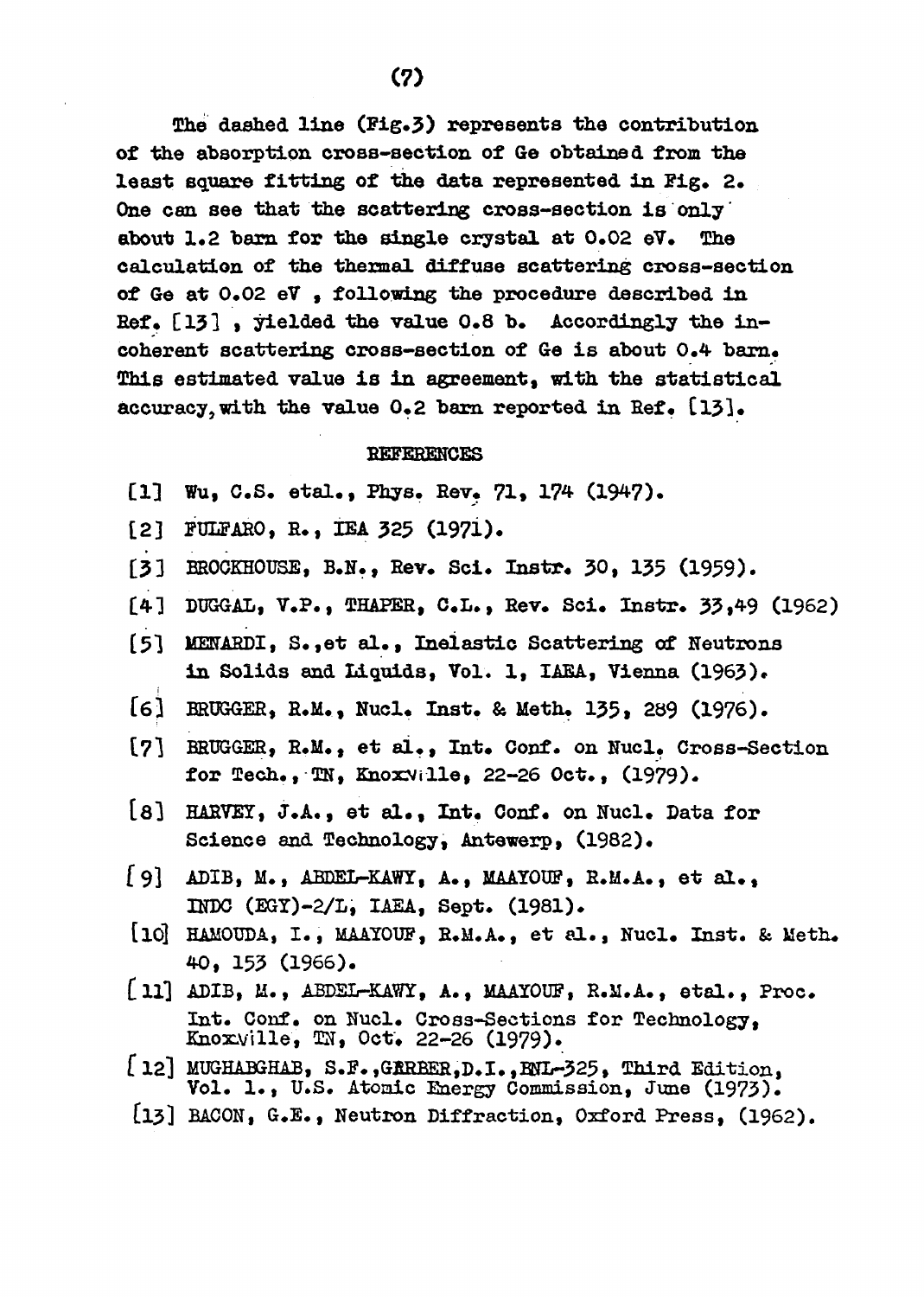# Figure Captions

- Fig. (1) : The neutron diffraction Pattern of Ge powder.
- Fig. (2) : The total neutron cross-section of Ge polycrystal.
- Fig» C5) s The total neutron cross-section of Ge monocrystal.

 $\alpha$  ,  $\beta$  ,  $\beta$  ,  $\beta$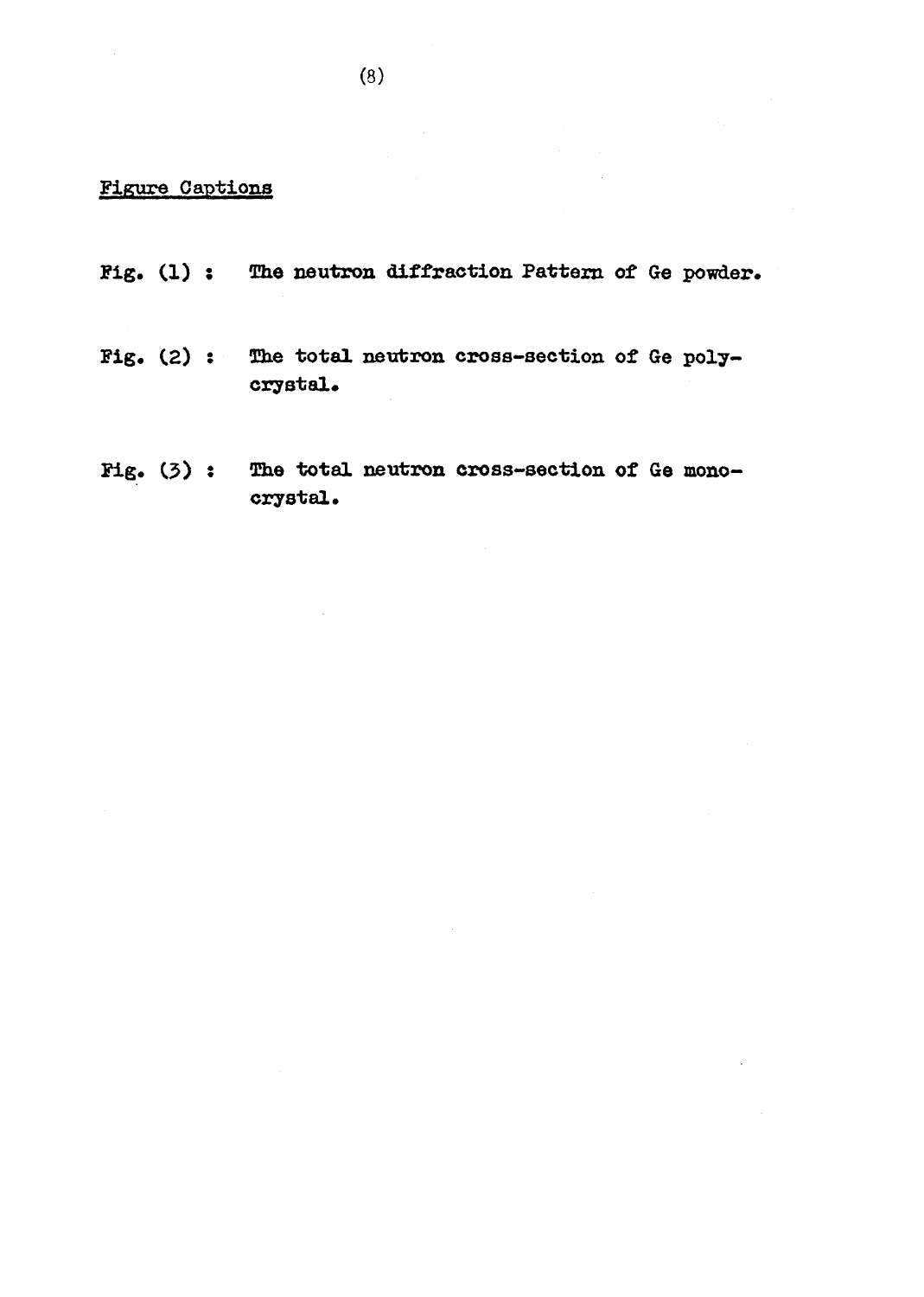

 $\widetilde{\Theta}$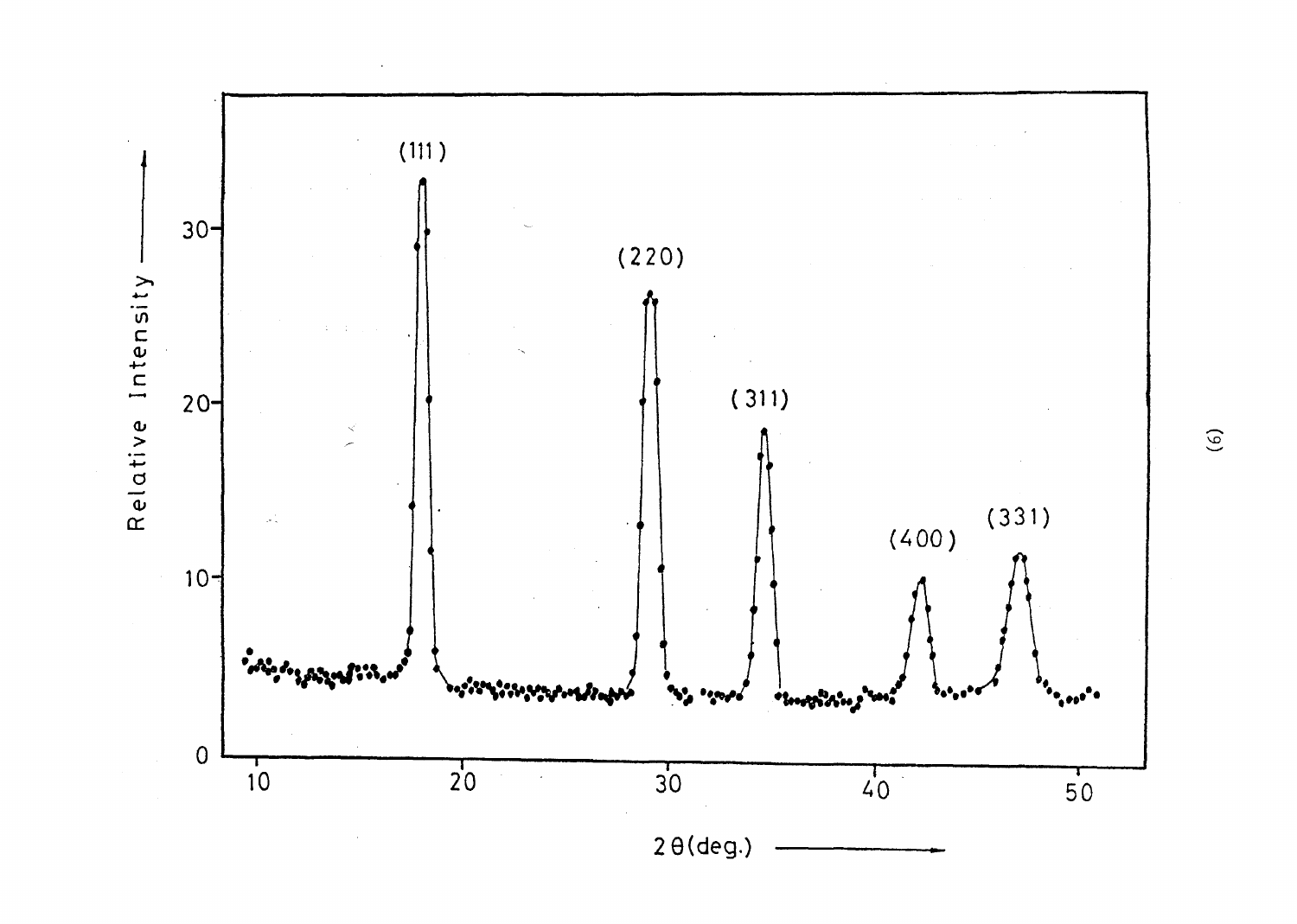

 $Fig.(2)$